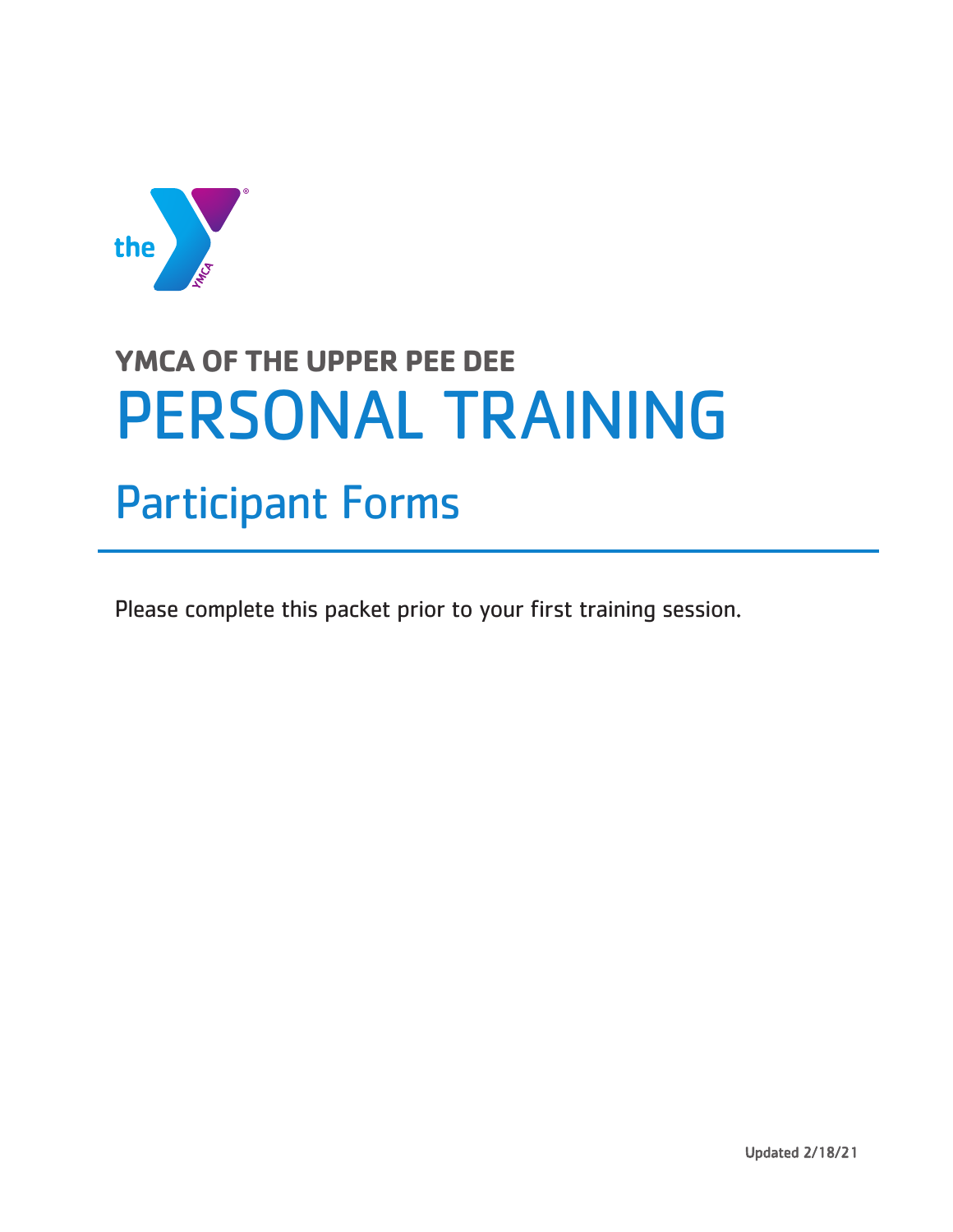## INFORMED CONSENT For Exercise Fitness Testing & Exercise Participation

I, **I** and the VMCA exercise in the VMCA exercise program, in order to attempt to improve my physical fitness. I understand that the activities are designed to place a gradually increasing workload on the cardiorespiratory and musculoskeletal systems and thereby attempt to improve their function. The reaction of these systems to such activities cannot be predicted with complete accuracy. There is a risk of certain changes that might occur during or following the exercise, including but not limited to abnormalities of blood pressure and heart rate.

I understand that the fitness-testing program is designed to evaluate cardiorespiratory fitness, body composition, flexibility, and muscular strength and endurance. These tests may include, but are not limited to, sub-maximal cardiorespiratory tests to predict aerobic capacity, static stretches to observe flexibility, and sub-maximal resistance to examine muscle strength and endurance. The results of your assessment are confidential and will be discussed with you only.

I understand that the purpose of a regular exercise program is to improve and maintain cardiorespiratory fitness, body composition, flexibility, and muscular strength and endurance. A specific exercise plan will be designed for me, based on my needs and interests and any recommendations provided by my physician. All programs are intended to place a gradually increasing workload on the body in order to improve overall fitness.

I understand that I am responsible for monitoring my own condition throughout the exercise program and should any unusual symptoms occur, I agree to cease active participation and inform the trainer of the symptoms.

In the event that medical clearance must be obtained prior to my participation, I agree to consult my physician and obtain written clearance or allow the YMCA to obtain such clearance.

Also, in consideration for being allowed to participate in the YMCA exercise program, I agree to assume the risk of such exercise, and further agree to hold harmless the YMCA and its staff members conducting the exercise program from any and all claims, suits, losses, or related causes of action for damages, including, but not limited to, such claims that may result from injury or death, accidental or otherwise, during or arising in any way from, the exercise program.

I understand that there is a 24 hour cancellation policy for all training sessions and if I fail to cancel within that time frame I will be charged for that training session.

 $\_$  , and the set of the set of the set of the set of the set of the set of the set of the set of the set of the set of the set of the set of the set of the set of the set of the set of the set of the set of the set of th

(Signature of participant) (Date)

 $\_$  , and the contribution of the contribution of  $\mathcal{L}_\mathcal{A}$  , and the contribution of  $\mathcal{L}_\mathcal{A}$  , and the contribution of  $\mathcal{L}_\mathcal{A}$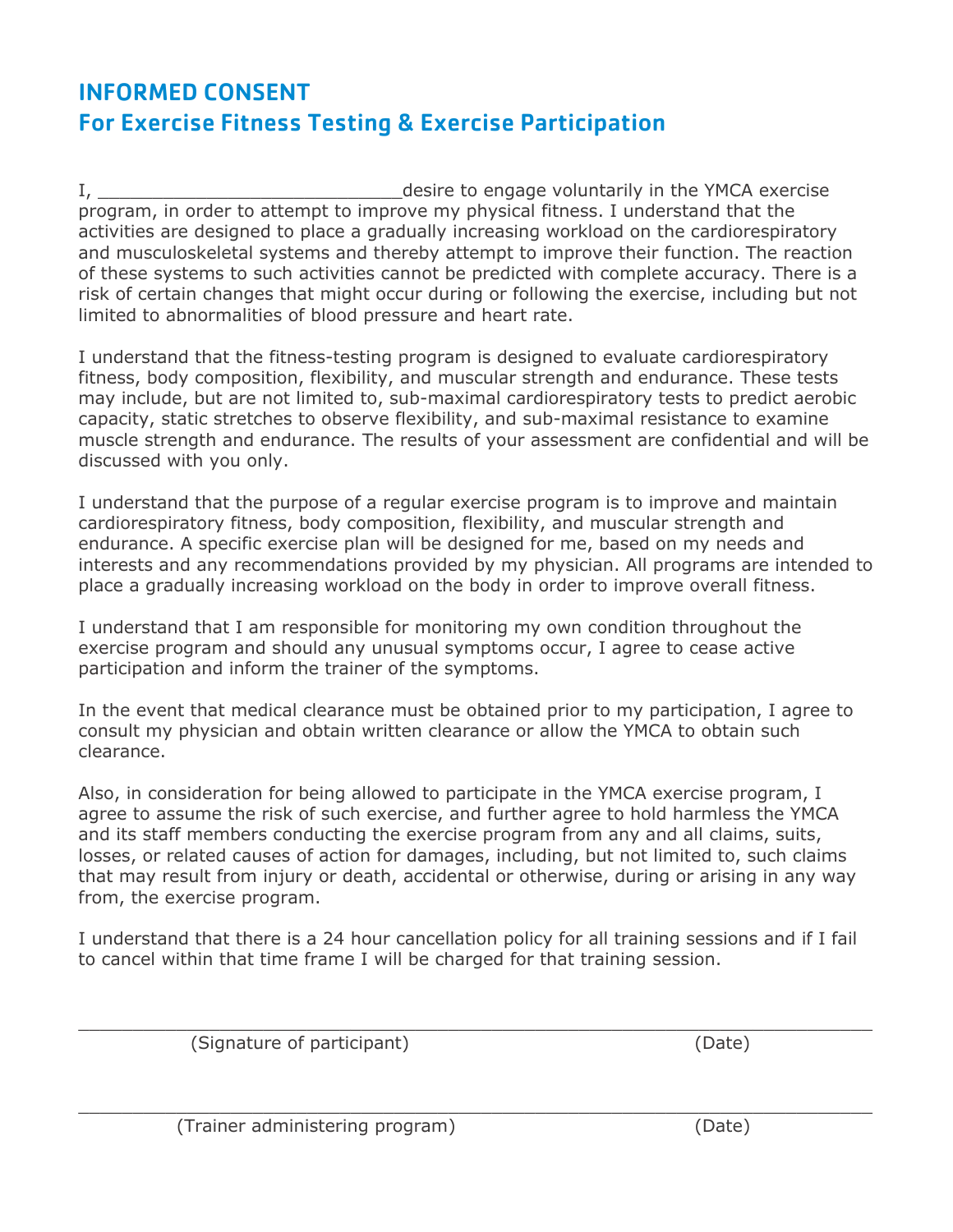## HEALTH HISTORY

|                                                            |                                                                                                                                                                                                                                      | Date: the contract of the contract of the contract of the contract of the contract of the contract of the contract of the contract of the contract of the contract of the contract of the contract of the contract of the cont |  |
|------------------------------------------------------------|--------------------------------------------------------------------------------------------------------------------------------------------------------------------------------------------------------------------------------------|--------------------------------------------------------------------------------------------------------------------------------------------------------------------------------------------------------------------------------|--|
| Email:                                                     | <u> 1990 - Johann Barn, amerikansk politiker (</u>                                                                                                                                                                                   |                                                                                                                                                                                                                                |  |
| Address:                                                   | <u> 1999 - John Harry Harry Harry Harry Harry Harry Harry Harry Harry Harry Harry Harry Harry Harry Harry Harry Harry Harry Harry Harry Harry Harry Harry Harry Harry Harry Harry Harry Harry Harry Harry Harry Harry Harry Harr</u> |                                                                                                                                                                                                                                |  |
|                                                            |                                                                                                                                                                                                                                      |                                                                                                                                                                                                                                |  |
|                                                            |                                                                                                                                                                                                                                      |                                                                                                                                                                                                                                |  |
| Height: $\rule{1em}{0.15mm}$ feet $\rule{1em}{0.15mm}$ in. | Weight: ___________lb.                                                                                                                                                                                                               |                                                                                                                                                                                                                                |  |
|                                                            |                                                                                                                                                                                                                                      |                                                                                                                                                                                                                                |  |
|                                                            |                                                                                                                                                                                                                                      |                                                                                                                                                                                                                                |  |
| <b>PLEASE CHECK ALL THAT APPLY</b>                         | Client                                                                                                                                                                                                                               |                                                                                                                                                                                                                                |  |
| <b>Diabetes</b>                                            | Family                                                                                                                                                                                                                               | If yes, describe                                                                                                                                                                                                               |  |
| High Blood Pressure                                        |                                                                                                                                                                                                                                      |                                                                                                                                                                                                                                |  |
| High Cholesterol                                           | $\sim$ $\sim$ $\sim$                                                                                                                                                                                                                 |                                                                                                                                                                                                                                |  |
| Smoke or use Tobacco                                       |                                                                                                                                                                                                                                      |                                                                                                                                                                                                                                |  |
| Angina/Chest Pain                                          |                                                                                                                                                                                                                                      |                                                                                                                                                                                                                                |  |
| <b>Heart Murmur</b>                                        |                                                                                                                                                                                                                                      |                                                                                                                                                                                                                                |  |
| <b>Irregular Heart Beats</b>                               |                                                                                                                                                                                                                                      |                                                                                                                                                                                                                                |  |
| Abnormal ECG                                               |                                                                                                                                                                                                                                      |                                                                                                                                                                                                                                |  |
| <b>Rheumatic Fever</b><br>Respiratory Infections           |                                                                                                                                                                                                                                      |                                                                                                                                                                                                                                |  |
| Asthma                                                     |                                                                                                                                                                                                                                      |                                                                                                                                                                                                                                |  |
| Aneurysm                                                   |                                                                                                                                                                                                                                      |                                                                                                                                                                                                                                |  |
| <b>Stroke</b>                                              |                                                                                                                                                                                                                                      |                                                                                                                                                                                                                                |  |
| Valve Disease                                              |                                                                                                                                                                                                                                      |                                                                                                                                                                                                                                |  |
| <b>Heart Attack</b>                                        |                                                                                                                                                                                                                                      |                                                                                                                                                                                                                                |  |
|                                                            |                                                                                                                                                                                                                                      | Do you have any of the following conditions that may limit your physical activity?                                                                                                                                             |  |
| (please check if applicable)                               |                                                                                                                                                                                                                                      |                                                                                                                                                                                                                                |  |
| Arthritis                                                  | Ankle/Foot injury                                                                                                                                                                                                                    | <b>Bone Fracture</b>                                                                                                                                                                                                           |  |
| Shoulder/Clavicle Injury __ Low Back Pain                  |                                                                                                                                                                                                                                      | Wrist/Hand Injury                                                                                                                                                                                                              |  |
| _Arm/Elbow Injury                                          | __Knee/Thigh Injury                                                                                                                                                                                                                  | _Hip/Pelvic Injury                                                                                                                                                                                                             |  |
| Calcium Deposits                                           | Nerve Damage                                                                                                                                                                                                                         | Tennis Elbow                                                                                                                                                                                                                   |  |
| _Upper Back Injury                                         | Head/Neck Injury                                                                                                                                                                                                                     | Other                                                                                                                                                                                                                          |  |
| If other please explain:                                   |                                                                                                                                                                                                                                      |                                                                                                                                                                                                                                |  |
| Has your physician ever advised against exercise?          |                                                                                                                                                                                                                                      | ___Yes ____No                                                                                                                                                                                                                  |  |
|                                                            |                                                                                                                                                                                                                                      |                                                                                                                                                                                                                                |  |
| Are you presently receiving physical therapy?              |                                                                                                                                                                                                                                      | Yes<br>No                                                                                                                                                                                                                      |  |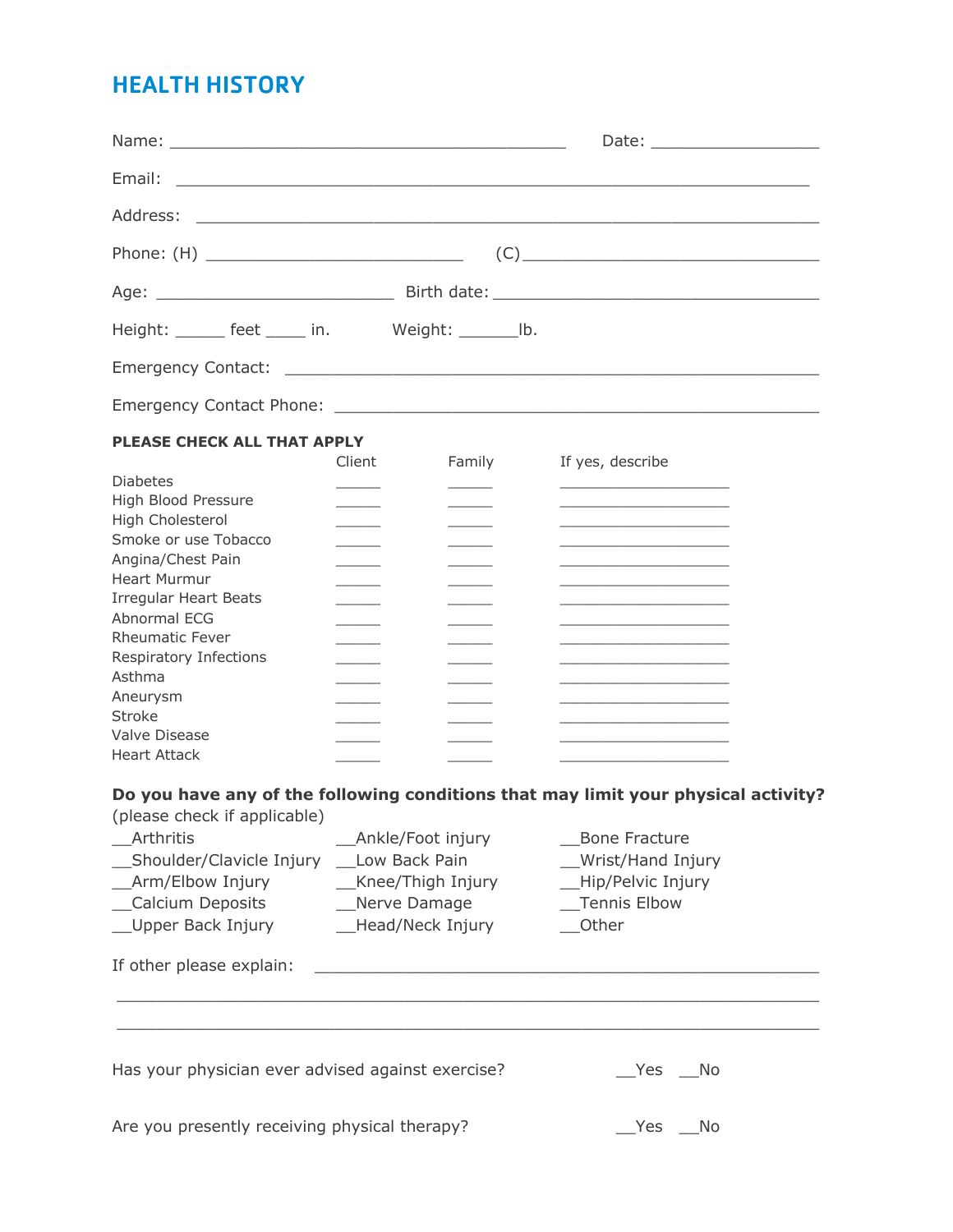| Are you presently taking any medications?<br>$Yes$ No                                                                                            |  |  |  |  |  |  |
|--------------------------------------------------------------------------------------------------------------------------------------------------|--|--|--|--|--|--|
| If yes, please list names and dosages of each: _________________________________                                                                 |  |  |  |  |  |  |
|                                                                                                                                                  |  |  |  |  |  |  |
|                                                                                                                                                  |  |  |  |  |  |  |
| Do you currently smoke?<br>$Yes$ No                                                                                                              |  |  |  |  |  |  |
| If yes, how many cigarettes/cigars per day? __________                                                                                           |  |  |  |  |  |  |
| Do you currently consume alcohol?<br>$Yes$ No                                                                                                    |  |  |  |  |  |  |
| If yes, how many drinks per day? ___________                                                                                                     |  |  |  |  |  |  |
| Are you involved in an exercise program at the present time? __ Yes __ No                                                                        |  |  |  |  |  |  |
|                                                                                                                                                  |  |  |  |  |  |  |
|                                                                                                                                                  |  |  |  |  |  |  |
| ,我们也不能会在这里,我们的人们就会在这里,我们的人们就会在这里,我们的人们就会在这里,我们的人们就会在这里,我们的人们就会在这里,我们的人们就会在这里,我们的                                                                 |  |  |  |  |  |  |
| How would you rate the amount of physical activity at work/home/school?<br>__Very little __Little _________Moderate ____Active ______Very active |  |  |  |  |  |  |
| How would you rate the stress level of work/home/school?<br>__Little  ____Moderate  ___Stressful                                                 |  |  |  |  |  |  |
| Have you ever had a cardiovascular stress test? __________________________________                                                               |  |  |  |  |  |  |
| If so, date of most recent test:<br>Results:<br>Normal Abnormal                                                                                  |  |  |  |  |  |  |
| If so, what type?<br>__Low cholesterol/low fat<br>__Low salt<br>_Reduced calorie<br>_Liquid Diet<br>__Other                                      |  |  |  |  |  |  |
|                                                                                                                                                  |  |  |  |  |  |  |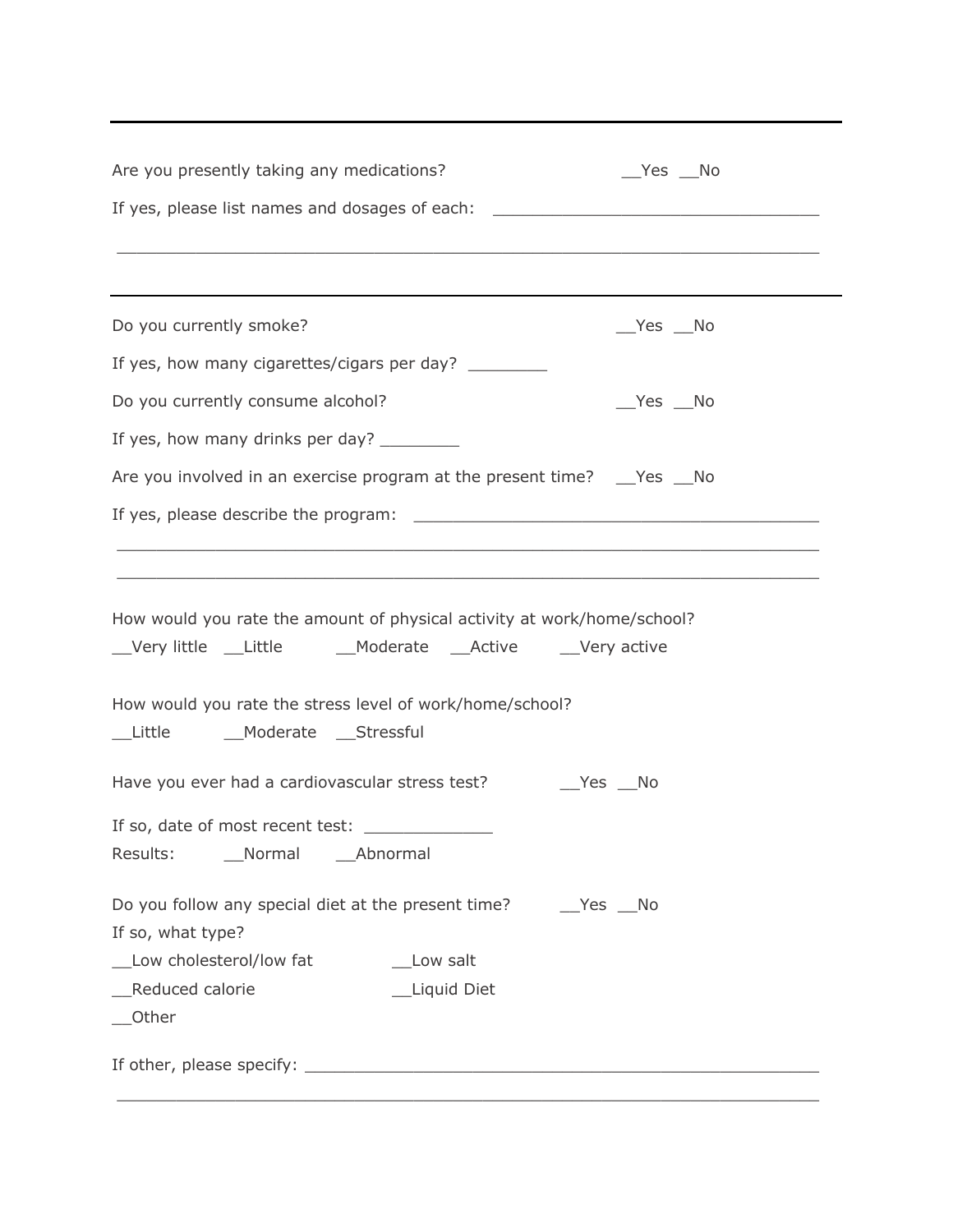What are your personal exercise program goals?

- \_\_ Weight Control/loss \_\_ Staying in Shape
- \_\_ Cardiovascular Conditioning \_\_ Increasing Strength
- \_\_ Stress Reduction \_\_ Other

What are you currently doing for exercise?

\_\_Cardiovascular (aerobic) – minutes/session\_\_\_\_\_\_\_\_\_\_\_ times/week\_\_\_\_\_\_

\_\_Strength Training (weights) -mode/type\_\_\_\_\_\_\_\_\_\_\_\_\_\_\_\_\_\_\_\_\_ times/week\_\_\_\_\_\_\_

 $\_$  , and the state of the state of the state of the state of the state of the state of the state of the state of the state of the state of the state of the state of the state of the state of the state of the state of the  $\_$  , and the state of the state of the state of the state of the state of the state of the state of the state of the state of the state of the state of the state of the state of the state of the state of the state of the  $\_$  , and the state of the state of the state of the state of the state of the state of the state of the state of the state of the state of the state of the state of the state of the state of the state of the state of the

If you are currently taking classes or participate in other activities please list those below: \_\_\_\_\_\_\_\_\_\_\_\_\_\_\_\_\_\_\_\_\_\_\_\_\_\_\_\_\_\_\_\_\_\_\_\_\_\_\_\_\_\_\_\_\_\_\_\_\_\_\_\_\_\_\_\_\_\_\_\_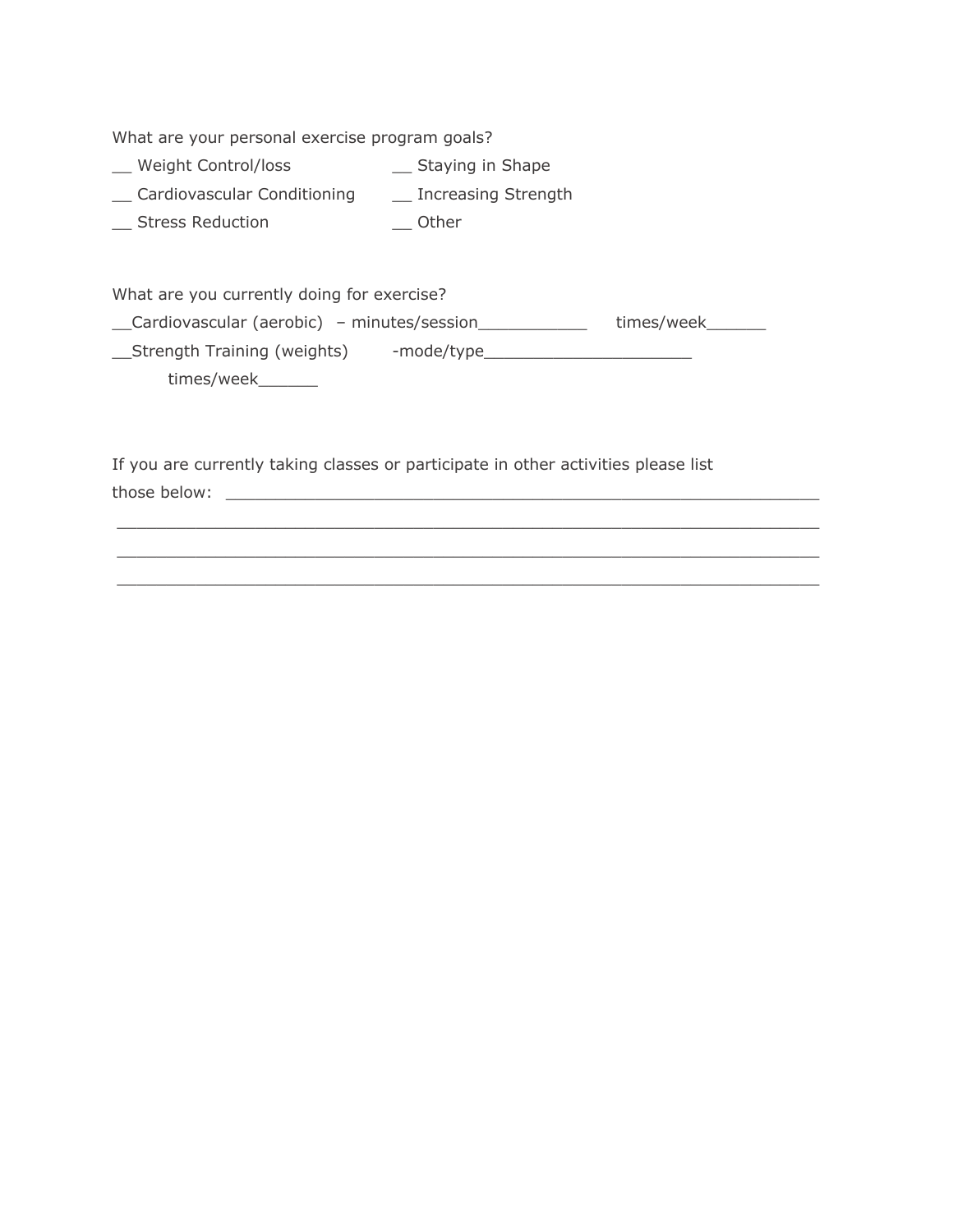### PERSONAL TRAINING PREFERENCES

We are committed to accommodating your requests and preferences below. Please be as specific as possible. This allows us easier allocation of the correct trainer based on your needs.

| I am interested in (select one): |  |
|----------------------------------|--|
| One Personal Training session    |  |
| 3 Personal Training sessions     |  |
| 6 Personal Training sessions     |  |
| 12 Personal Training sessions    |  |
| I prefer (select one):           |  |
| Female trainer                   |  |
| Male trainer                     |  |
| No preference                    |  |
|                                  |  |

If you have the name of a trainer you would like to request, please indicate here:

 $\_$  , and the state of the state of the state of the state of the state of the state of the state of the state of the state of the state of the state of the state of the state of the state of the state of the state of the

|  |  |  |  |  |  | I would like to focus on (select one): |  |
|--|--|--|--|--|--|----------------------------------------|--|
|--|--|--|--|--|--|----------------------------------------|--|

Land exercise

Water exercise

Combination of water & land exercise \_\_\_\_\_\_

|                                                      |  |  |  | I am available for training: M T W TH F S Sun (check all that apply) |
|------------------------------------------------------|--|--|--|----------------------------------------------------------------------|
| All hours available to train (please specify hours): |  |  |  |                                                                      |